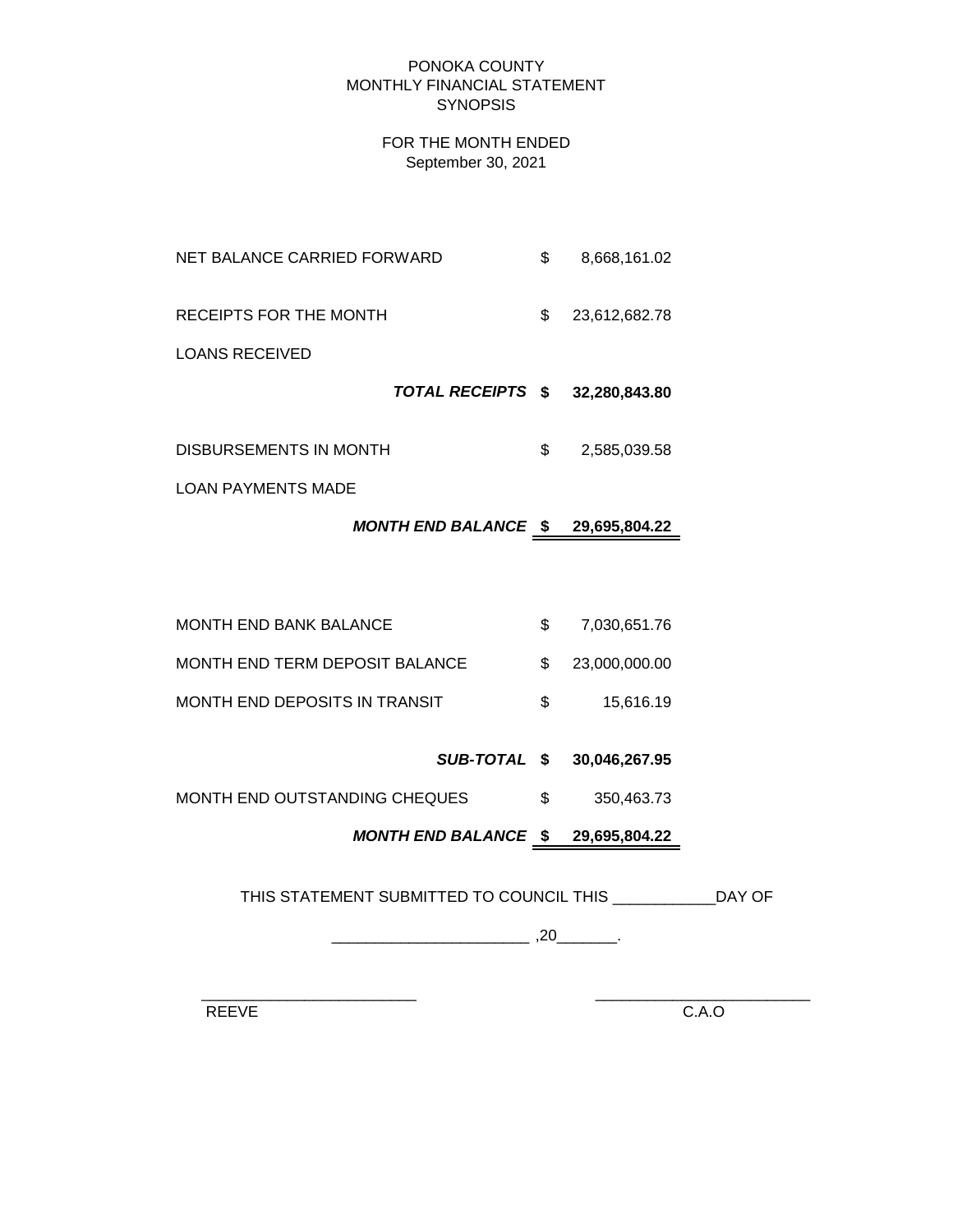#### PONOKA COUNTY MONTHLY FINANCIAL STATEMENT

# FOR THE MONTH ENDED September 30,2021

|                                                              |      | <b>GENERAL</b>   | <b>Previous Month</b> |                  | <b>PAYROLL</b> |            |
|--------------------------------------------------------------|------|------------------|-----------------------|------------------|----------------|------------|
| NET BALANCE AT END OF PREVIOUS MONTH                         | \$   | 7,038,491.06 \$  |                       | 7,857,543.01 \$  |                | 5,008.90   |
| <b>RECEIPTS FOR THE MONTH</b><br><b>OUTSTANDING DEPOSITS</b> | \$   | 342,062.60 \$    |                       | 6,307,006.21     | \$             | 270,019.41 |
| <b>TERMS</b>                                                 | \$   | 23,000,000.00 \$ |                       | 23,000,000.00 \$ |                |            |
| <b>SUB TOTAL</b>                                             | \$   | 30,380,553.66 \$ |                       | 37,164,549.22 \$ |                | 275,028.31 |
| LESS:                                                        |      |                  |                       |                  |                |            |
| <b>CHEQUES ISSUED</b>                                        | \$   | 2,314,440.93 \$  |                       | 7,126,058.16 \$  |                | 270,019.96 |
| <b>Bank Charges</b><br><b>INTEREST TO GENERAL</b>            |      |                  |                       |                  |                | 8.35       |
| <b>MONTH END BALANCE</b>                                     | - \$ | 28,066,112.73 \$ |                       | 30,038,491.06    | \$             | 5,000.00   |
| BANK BALANCE AT END OF MONTH                                 | \$   | 5,400,951.92 \$  |                       | 6,932,535.97 \$  |                | 5,008.35   |
| <b>TERM DEPOSIT BALANCE</b>                                  | \$   | 23,000,000.00 \$ |                       | 23,000,000.00 -  |                |            |
| <b>OUTSTANDING DEPOSITS</b>                                  | \$   | 15,616.19 \$     |                       | 139,920.78 \$    |                |            |
| <b>FROM TRUST ACCOUNTS</b>                                   | \$   |                  | \$                    |                  | \$             |            |
| <b>SUB-TOTAL</b>                                             | \$   | 28,416,568.11    | \$                    | 30,072,456.75    | \$             | 5,008.35   |
| LESS:                                                        |      |                  |                       |                  |                |            |
| <b>OUTSTANDING CHEQUES</b>                                   | \$   | 350,455.38 \$    |                       | 33,965.69        | \$             |            |
| INTEREST TO GENERAL ACCOUNT                                  |      |                  |                       |                  | \$             | 8.35       |

*MONTH END BALANCE* **\$ 28,066,112.73 \$ 30,038,491.06 \$ 5,000.00**